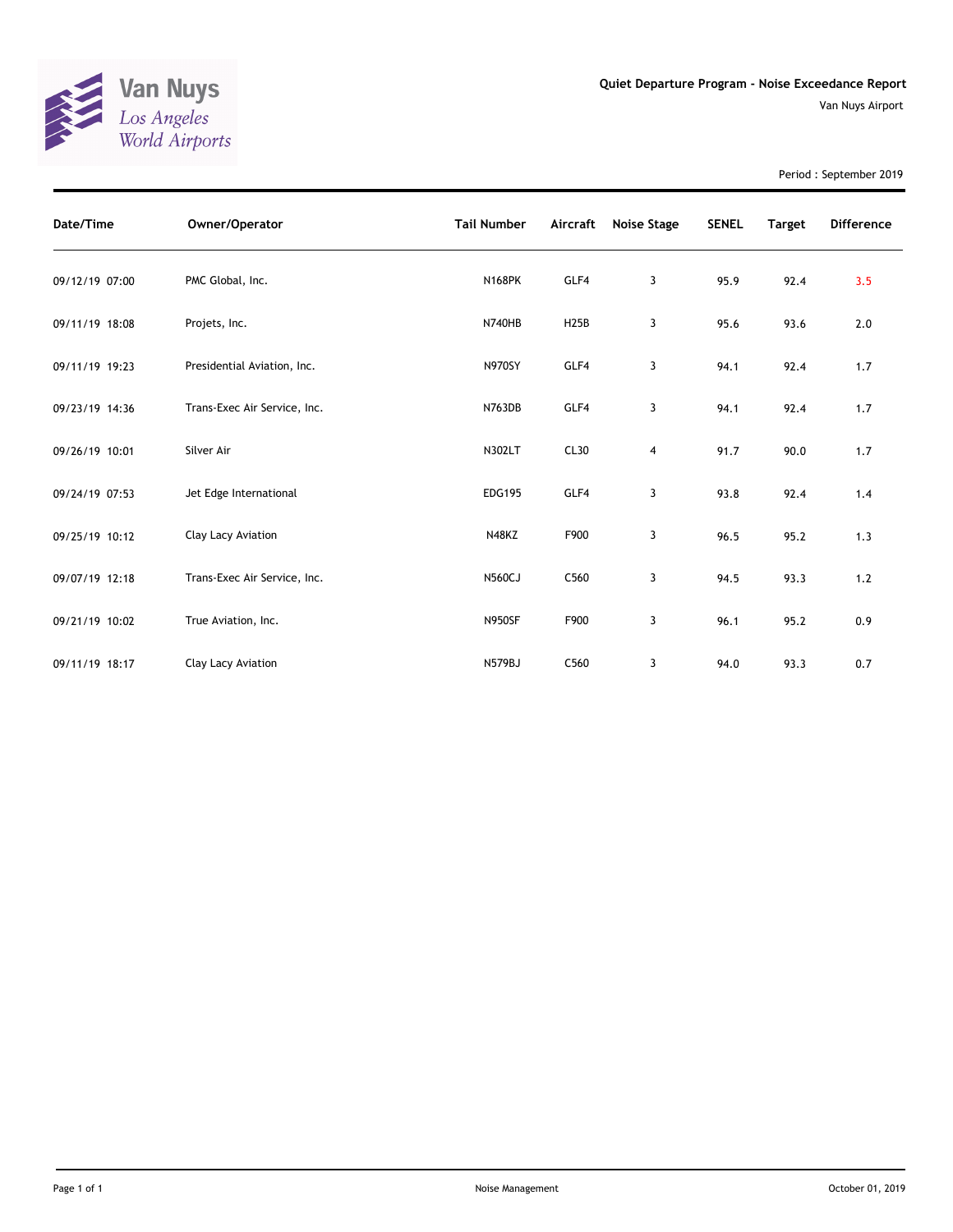

Period : September 2019

| Owner/Operator                      | <b>Departures Exceeding</b><br><b>Target Noise Level</b> | <b>Total Southbound</b><br><b>Jet Departures</b> |
|-------------------------------------|----------------------------------------------------------|--------------------------------------------------|
| Trans-Exec Air Service, Inc.        | $\mathbf{2}$                                             | 12                                               |
| Clay Lacy Aviation                  | $\overline{2}$                                           | 90                                               |
| Projets, Inc.                       | $\mathbf{1}$                                             | $\mathbf{1}$                                     |
| True Aviation, Inc.                 | $\mathbf{1}$                                             | $\mathbf{1}$                                     |
| PMC Global, Inc.                    |                                                          | 2                                                |
| Presidential Aviation, Inc.         |                                                          | 8                                                |
| Silver Air                          |                                                          | 31                                               |
| Jet Edge International              | 1                                                        | 42                                               |
| 3B Air, LLC                         | 0                                                        | $\mathbf{1}$                                     |
| 477 Aviation, LLC                   | 0                                                        | 1                                                |
| 650 Leasing, LLC                    | 0                                                        | 1                                                |
| 700PC, LLC                          | 0                                                        |                                                  |
| 80701 Holding Trust                 | 0                                                        | 1                                                |
| A SQUARED AVIATION LLC              | 0                                                        |                                                  |
| Advanced Air, LLC                   | 0                                                        | 1                                                |
| Aereo Cabo, SA de CV                | 0                                                        | 1                                                |
| Aero Way, Inc.                      | 0                                                        | 1                                                |
| Aerolineas Ejecutivas, SA de CV     | 0                                                        | 1                                                |
| Aeromedevac, Inc.                   | 0                                                        | 1                                                |
| Air Hamburg Private Jets            | 0                                                        | 1                                                |
| Air Kaitar, LLC                     | 0                                                        |                                                  |
| Air Methods Corp                    | 0                                                        |                                                  |
| Air Rutter International            | 0                                                        | 1                                                |
| Air Waukegan, LLC                   | 0                                                        |                                                  |
| AirSprint                           | 0                                                        | 1                                                |
| Allen Lund Company, Inc.            | 0                                                        | 1                                                |
| Alpha Bravo Aviation, LLC           | 0                                                        | 1                                                |
| AMERICAN AIRLINES Inc.              | 0                                                        | 1                                                |
| American Jet Charter                | 0                                                        | 1                                                |
| AMVAL LLC                           | 0                                                        | 1                                                |
| A-OK Jets, Inc.                     | 0                                                        | 1                                                |
| <b>AOSky Corporation</b>            | U                                                        |                                                  |
| Assembly Point Aviation, Inc.       | 0                                                        |                                                  |
| Avatar Holdings LLC                 | $\mathbf{0}$                                             | 1                                                |
| Avcenter, Inc.                      | 0                                                        | 1                                                |
| Avcon Jet AG                        | 0                                                        | 1                                                |
| Avianca El Salvador                 | 0                                                        | 1                                                |
| Aviation Advisor, Inc.              | 0                                                        | 1                                                |
| Aviation Consultants of Aspen, Inc. | 0                                                        | 1                                                |
| Aviation Services, LLC              | 0                                                        | $\mathbf{1}$                                     |

The Van Nuys Airport Fly Friendly - Quiet Departure Program asks that operators of jet aircraft use manufacturer's or NBAA quiet departure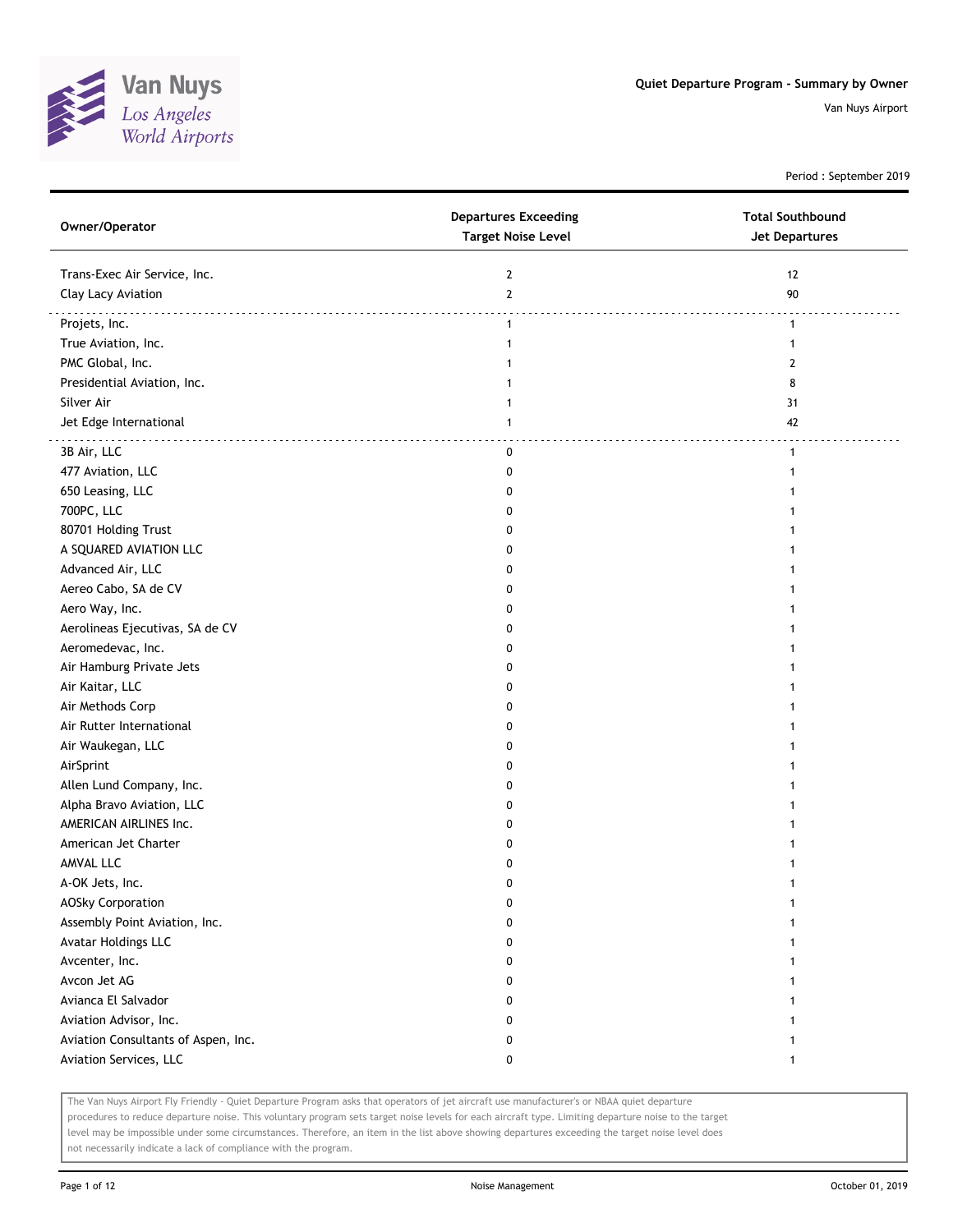

Period : September 2019

| Owner/Operator                            | <b>Departures Exceeding</b><br><b>Target Noise Level</b> | <b>Total Southbound</b><br><b>Jet Departures</b> |
|-------------------------------------------|----------------------------------------------------------|--------------------------------------------------|
| Awaiting Documentation                    | 0                                                        |                                                  |
| AZ Charters, LLC                          | 0                                                        |                                                  |
| BAC Transportation, Inc.                  | 0                                                        |                                                  |
| Bakersfield Jet Center by Loyds Aviation  | 0                                                        |                                                  |
| <b>BAM Aviation, LLC</b>                  | 0                                                        |                                                  |
| Banco Bradesco, SA                        | 0                                                        |                                                  |
| <b>Bank of Utah</b>                       | 0                                                        |                                                  |
| <b>BANK OF UTAH TRUSTEE</b>               | 0                                                        |                                                  |
| BEPCO OREGON HOLDINGS LLC                 | 0                                                        |                                                  |
| Bizjet de Mexico, SA de CV                | 0                                                        |                                                  |
| Blue Spruce Capital Corp.                 | 0                                                        |                                                  |
| <b>Boch Aviation</b>                      | 0                                                        |                                                  |
| BOD Aviation, LLC                         | 0                                                        |                                                  |
| Buck Air, LLC                             | 0                                                        |                                                  |
| <b>BUG JET LLC</b>                        | 0                                                        |                                                  |
| <b>Business Jet Access</b>                | 0                                                        |                                                  |
| C Dot Aviation, LLC                       | 0                                                        |                                                  |
| Capital City Jet Center, Inc.             | 0                                                        |                                                  |
| Cathexis Holdings, LP                     | 0                                                        |                                                  |
| CFNS Inc.                                 | 0                                                        |                                                  |
| CH Management Services, LLC               | 0                                                        |                                                  |
| Chartright Air, Inc.                      | 0                                                        |                                                  |
| Chatfield Air Ambulance, Inc.             | 0                                                        |                                                  |
| Chicago Exotic Collection, LLC            | 0                                                        |                                                  |
| Chicago Jet Group LLC                     | 0                                                        |                                                  |
| <b>CIRRUS DESIGN CORP</b>                 | 0                                                        |                                                  |
| Cohen Aviation Leasing, LLC               | 0                                                        |                                                  |
| Conyan Aviation Inc                       | 0                                                        |                                                  |
| Copper Rose, LLC                          | 0                                                        |                                                  |
| Corinth Leasing, LLC                      | 0                                                        |                                                  |
| Corporate Air, LLC                        | 0                                                        |                                                  |
| Corporate Eagle Management Services Inc   | 0                                                        |                                                  |
| Corporate Eagle Management Services, Inc. |                                                          |                                                  |
| Corporate Flight Management               |                                                          |                                                  |
| Corporate Flight Management, Inc.         | o                                                        |                                                  |
| CORPORATE JET MECH INC                    | 0                                                        |                                                  |
| Crescent Heights Sales, Inc.              | 0                                                        |                                                  |
| CTP Aviation, LLC                         | 0                                                        |                                                  |
| Cutter Aviation, Inc.                     | 0                                                        |                                                  |
| CWM Aviation, LLC                         | 0                                                        |                                                  |
| DCCO Aviation II, LLC                     | 0                                                        |                                                  |

The Van Nuys Airport Fly Friendly - Quiet Departure Program asks that operators of jet aircraft use manufacturer's or NBAA quiet departure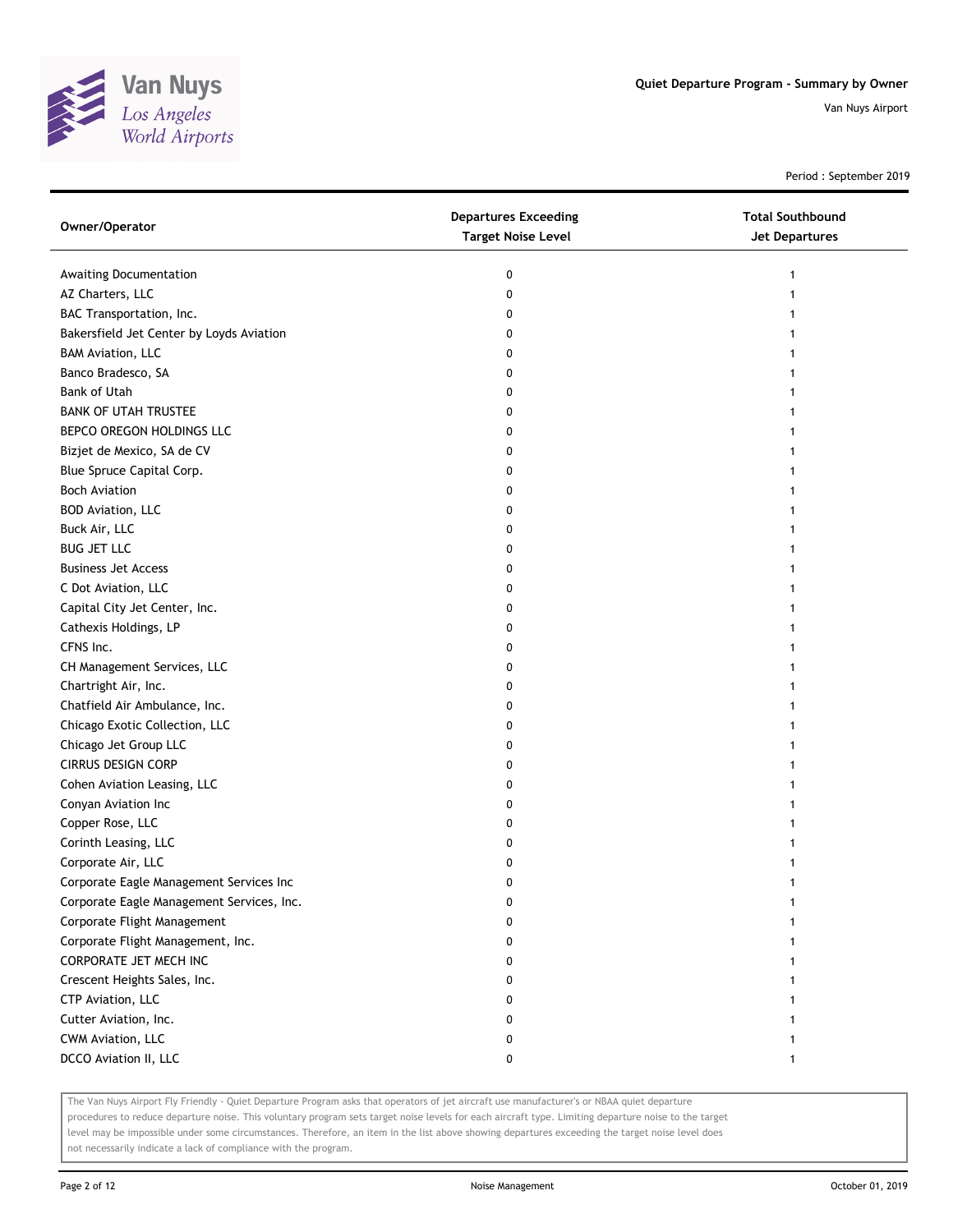

Period : September 2019

| Owner/Operator                             | <b>Departures Exceeding</b><br><b>Target Noise Level</b> | <b>Total Southbound</b><br>Jet Departures |
|--------------------------------------------|----------------------------------------------------------|-------------------------------------------|
| DeBartolo Property Group Flight Department | 0                                                        | 1                                         |
| Delta Private Jets, Inc.                   | 0                                                        |                                           |
| Delta Sierra Aviation I, LLC               | 0                                                        |                                           |
| DeVasi Air, Inc.                           | 0                                                        |                                           |
| Diamond Air, LLC                           | 0                                                        |                                           |
| Dole Foods Flight Operations, Inc.         | 0                                                        |                                           |
| DP64, LLC                                  | 0                                                        |                                           |
| Dumont Aircraft Sales, LLC                 | 0                                                        |                                           |
| EASTSIDE PILOTS ASSOCIATION                | 0                                                        |                                           |
| EASYJET AIRLINE Co. Ltd                    | 0                                                        |                                           |
| Edgewood Properties, Inc.                  | 0                                                        |                                           |
| ELOGE AIR LLC                              | 0                                                        |                                           |
| <b>EUROWINGS Luftverkehrs AG</b>           | 0                                                        |                                           |
| ExcelAire Service, Inc.                    | 0                                                        |                                           |
| ExcelAire, LLC                             | 0                                                        |                                           |
| ExecuJet Europe AG                         | 0                                                        |                                           |
| Executive Flight Solutions, LLC            | 0                                                        |                                           |
| <b>ExpressJet Airlines</b>                 | 0                                                        |                                           |
| Fair Wind Air Charter                      | 0                                                        |                                           |
| Falcon 900, LLC                            | 0                                                        |                                           |
| FE 47, LLC                                 | 0                                                        |                                           |
| FE 5186 LLC                                | 0                                                        |                                           |
| FK Equipment, LLC                          | 0                                                        |                                           |
| Fleet Unlimited, Inc.                      | 0                                                        |                                           |
| Flexjet, LLC                               | 0                                                        |                                           |
| Flexjets                                   | 0                                                        |                                           |
| Flightworks                                | 0                                                        |                                           |
| FLYING AMICI AVIATION LLC                  | 0                                                        |                                           |
| Flying Cats Air, LLC                       | 0                                                        |                                           |
| Franklin-Templeton Travel, Inc.            | 0                                                        |                                           |
| Gama Aviation LLC                          | 0                                                        |                                           |
| <b>GARRIOTT ROBERT</b>                     | 0                                                        |                                           |
| <b>GC AIR LLC</b>                          | 0                                                        |                                           |
| GENERAL MILLS SALES INC                    | 0                                                        |                                           |
| Giostyle                                   | 0                                                        |                                           |
| Global Jet Capital                         | 0                                                        |                                           |
| Global Jetcare, Inc.                       | 0                                                        |                                           |
| <b>GRECH AIR LLC</b>                       | 0                                                        |                                           |
| <b>GREEN LONGHORN AIR LLC</b>              | 0                                                        |                                           |
| <b>Grossman Company Properties</b>         | 0                                                        |                                           |
| <b>Guthy-Renker Corporation</b>            | 0                                                        |                                           |

The Van Nuys Airport Fly Friendly - Quiet Departure Program asks that operators of jet aircraft use manufacturer's or NBAA quiet departure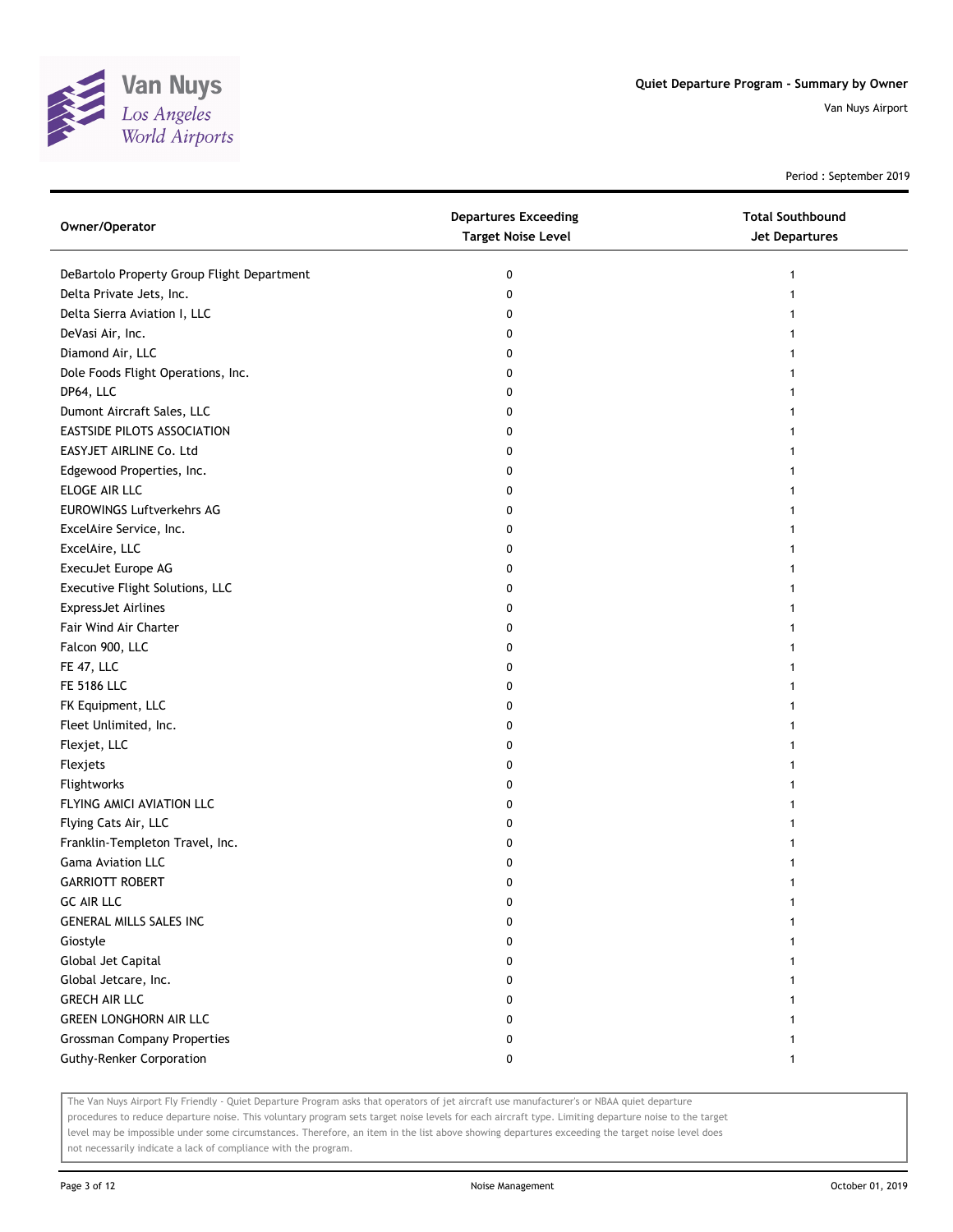

Period : September 2019

| Owner/Operator                            | <b>Departures Exceeding</b><br><b>Target Noise Level</b> | <b>Total Southbound</b><br>Jet Departures |
|-------------------------------------------|----------------------------------------------------------|-------------------------------------------|
| Hangar Aviation Management, LLC           | 0                                                        |                                           |
| HEFEL LORI A                              | 0                                                        |                                           |
| Her Honor, Inc.                           | 0                                                        |                                           |
| Hines                                     | 0                                                        |                                           |
| HIP AIR LLC                               | 0                                                        |                                           |
| Hollycorp Aviation LLC                    | 0                                                        |                                           |
| Humana, Inc.                              | 0                                                        |                                           |
| Imaginaire Jet Charter                    | 0                                                        |                                           |
| Independent Cuss LLC                      | 0                                                        |                                           |
| International Jet Aviation Services, Inc. | 0                                                        |                                           |
| Irongate Air, LLC                         | 0                                                        |                                           |
| Island Ventures, Inc.                     | 0                                                        |                                           |
| Ivanhoe Capital Aviation, LLC             | 0                                                        |                                           |
| JAF AVIATION LLC                          | 0                                                        |                                           |
| JAG Aviation Enterprises, LLC             | 0                                                        |                                           |
| JAM MOTORSPORTS LLC                       | 0                                                        |                                           |
| Jet Aviation Burbank                      | 0                                                        |                                           |
| Jet Charter, Inc.                         | 0                                                        |                                           |
| Jet Force V, LLC                          | 0                                                        |                                           |
| Jet Link Investments, Inc.                | 0                                                        |                                           |
| JetReady                                  | 0                                                        |                                           |
| Jim Falk Lexus of Beverly Hills           | 0                                                        |                                           |
| John Travolta                             | 0                                                        |                                           |
| <b>JRW AVIATION INC</b>                   | 0                                                        |                                           |
| K5-Aviation GmbH                          | 0                                                        |                                           |
| Kalihiwai Aviation, LLC                   | 0                                                        |                                           |
| Kalitta Charters LLC                      | 0                                                        |                                           |
| Key Air, LLC                              | 0                                                        |                                           |
| Keystone Aviation, LLC                    | 0                                                        |                                           |
| Kid Ina Korner 2, LLC                     | 0                                                        |                                           |
| Kolob Canyons Air Services                | 0                                                        |                                           |
| KRT, LLC                                  | 0                                                        |                                           |
| KW770, LLC                                | 0                                                        |                                           |
| Langham Developments, LLC                 | 0                                                        |                                           |
| LAP AIR LLC                               | 0                                                        |                                           |
| Lemoko Aviation, LLC                      | 0                                                        |                                           |
| LFG Services Pty, Ltd.                    | 0                                                        |                                           |
| Lima Sierra Alpha, LLC                    | 0                                                        |                                           |
| Lockton Enterprises, Inc                  | 0                                                        |                                           |
| LOGISTIC AIR Inc.                         | 0                                                        |                                           |
| Luft Aviation Charter, Pty. Ltd.          | 0                                                        | $\mathbf{1}$                              |

The Van Nuys Airport Fly Friendly - Quiet Departure Program asks that operators of jet aircraft use manufacturer's or NBAA quiet departure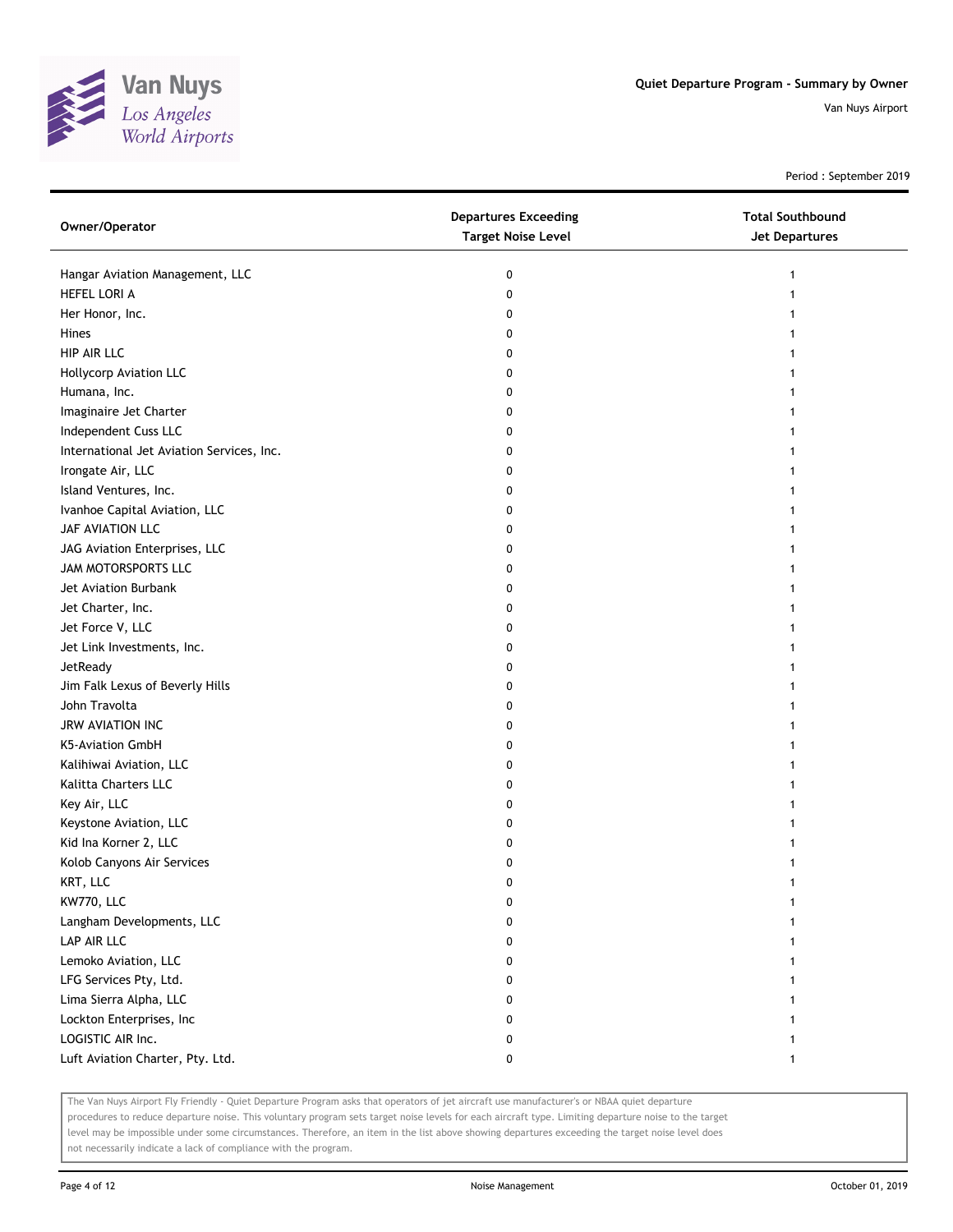

Period : September 2019

| Owner/Operator                       | <b>Departures Exceeding</b><br><b>Target Noise Level</b> | <b>Total Southbound</b><br>Jet Departures |
|--------------------------------------|----------------------------------------------------------|-------------------------------------------|
| Lyon Aviation                        | 0                                                        | 1                                         |
| M.D.C. Holdings, Inc.                | 0                                                        |                                           |
| Mach One Air Charters, Inc.          | 0                                                        |                                           |
| Manhattan Travel, LLC                | 0                                                        |                                           |
| Mbogo Aviation, LLC                  | 0                                                        |                                           |
| MCH WILSON INC                       | 0                                                        | 1                                         |
| McLeod Properties Fontana, LLC       | 0                                                        | 1                                         |
| MCWALSH LLC                          | 0                                                        |                                           |
| Media Aviation Associates LLC        | 0                                                        |                                           |
| Menard Inc                           | 0                                                        |                                           |
| Metrojet, Ltd.                       | 0                                                        |                                           |
| Michigan Appearances, LLC            | 0                                                        |                                           |
| Mid Oaks Investments, LLC            | 0                                                        |                                           |
| MORE AIRTIME LLC                     | 0                                                        |                                           |
| Moser Aviation, LLC                  | 0                                                        |                                           |
| MP Aviation, LLC                     | 0                                                        |                                           |
| <b>MPW Industrial Services Group</b> | 0                                                        |                                           |
| Mustang 426NS, LLC                   | 0                                                        |                                           |
| MUSTANG TWO LLC                      | 0                                                        |                                           |
| My Jet Saver, LLC                    | 0                                                        |                                           |
| N178CM LLC                           | 0                                                        |                                           |
| N2T, Inc.                            | 0                                                        |                                           |
| N36MU, LLC                           | 0                                                        |                                           |
| N552ME LLC                           | 0                                                        |                                           |
| NAMAYA INC                           | 0                                                        |                                           |
| Napa Jet Center                      | 0                                                        |                                           |
| NetJets Europe                       | 0                                                        |                                           |
| NetJets Europe, Ltd.                 | 0                                                        |                                           |
| Newport Equities, LLC                | 0                                                        |                                           |
| NEWSOME JEFF S                       | 0                                                        |                                           |
| Nicola Banking System, Inc.          | 0                                                        |                                           |
| Nike, Inc.                           | 0                                                        |                                           |
| Niznick Enterprises, Inc.            | 0                                                        |                                           |
| <b>NVJETS</b>                        | 0                                                        |                                           |
| NW MILES AIR LLC                     | 0                                                        |                                           |
| Omni Air Transport LLC               | 0                                                        |                                           |
| One Sierra Mike, LLC                 | 0                                                        |                                           |
| <b>OZORA INC</b>                     | 0                                                        |                                           |
| Paradigm Jet Management, Inc         | 0                                                        |                                           |
| Paragon Executive Charter            | 0                                                        |                                           |
| Patron Aviation, LLC                 | 0                                                        | $\mathbf{1}$                              |

The Van Nuys Airport Fly Friendly - Quiet Departure Program asks that operators of jet aircraft use manufacturer's or NBAA quiet departure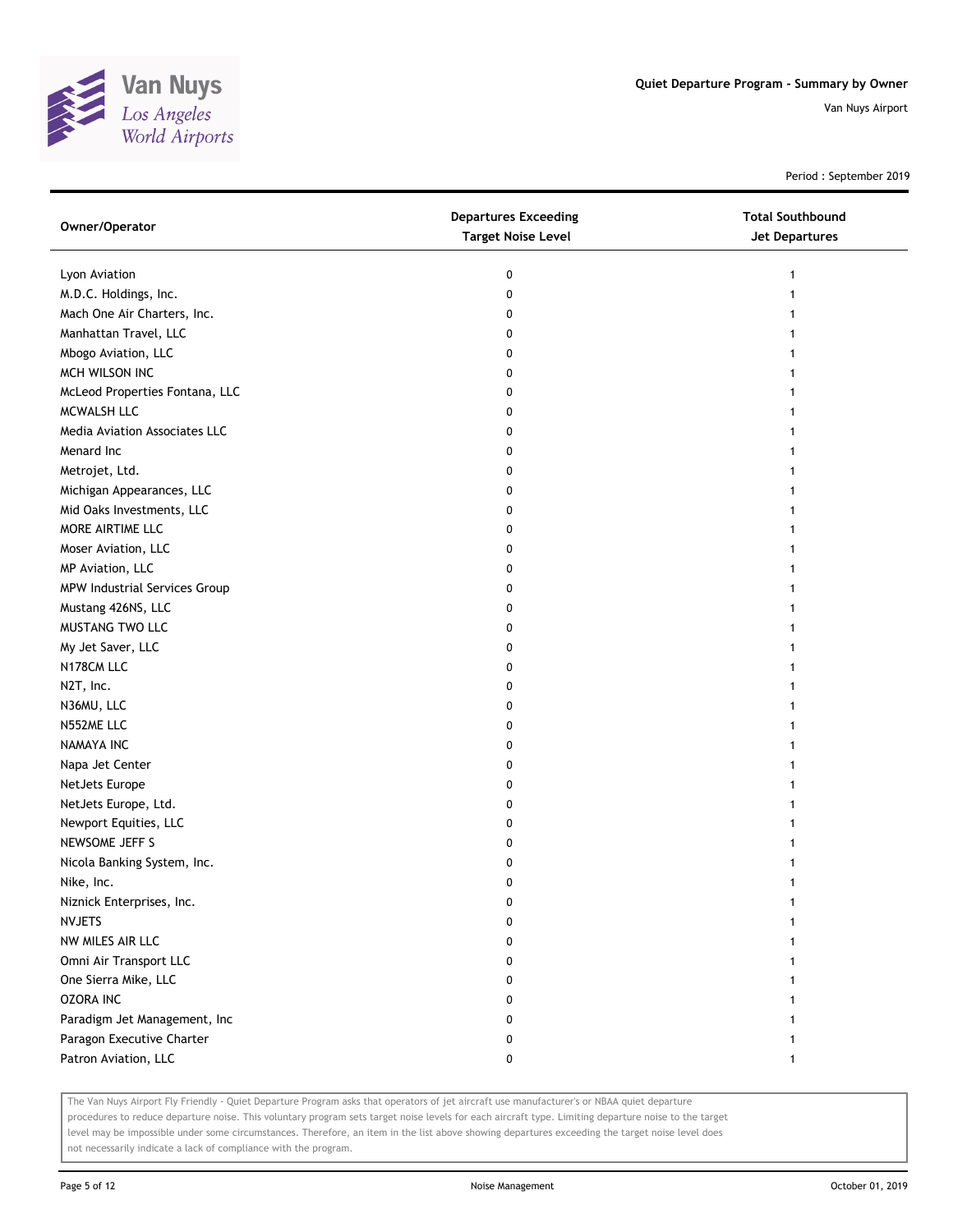

Period : September 2019

| Owner/Operator                       | <b>Departures Exceeding</b><br><b>Target Noise Level</b> | <b>Total Southbound</b><br><b>Jet Departures</b> |
|--------------------------------------|----------------------------------------------------------|--------------------------------------------------|
| PAYPAL INC                           | 0                                                        |                                                  |
| PDKAA 250 HM Partners, LLC           | 0                                                        |                                                  |
| Penske Jet, Inc.                     | 0                                                        |                                                  |
| <b>Piedmont Airlines</b>             | 0                                                        |                                                  |
| Pilgrim Air, LLC                     | 0                                                        |                                                  |
| Pillar Income Asset Management, Inc. | 0                                                        |                                                  |
| Pilmico Foods Corporation            | 0                                                        |                                                  |
| Pinnacle Aviation, Inc.              | 0                                                        |                                                  |
| Plane 4070, LLC                      | 0                                                        |                                                  |
| Precision Instruments, Inc.          | 0                                                        |                                                  |
| Premiere Networks, Inc.              | 0                                                        |                                                  |
| QUAD C ADVISORS LLC                  | 0                                                        |                                                  |
| R. Consulting & Sales, Inc.          | 0                                                        |                                                  |
| Rainbow Aviation, Ltd.               | 0                                                        |                                                  |
| Rancho Pacific Holdings, LLC         | 0                                                        |                                                  |
| RANDOLPH AVIATION LLC                | 0                                                        |                                                  |
| RED IRON AIR LLC                     | 0                                                        |                                                  |
| REPUBLIC AIRLINES                    | 0                                                        |                                                  |
| <b>Richardson Aviation</b>           | 0                                                        |                                                  |
| <b>ROARK KEN W</b>                   | 0                                                        |                                                  |
| RSH Consulting, LLC                  | 0                                                        |                                                  |
| S.K. Aviation, LLC                   | 0                                                        |                                                  |
| Saban Capital Group, Inc.            | 0                                                        |                                                  |
| Sands Aviation, LLC                  | 0                                                        |                                                  |
| SEVASTOPOL-AVIA Ltd                  | 0                                                        |                                                  |
| SIEBEL JAMES A                       | 0                                                        |                                                  |
| Six Ten Group, LLC                   | 0                                                        |                                                  |
| SK Aviation Partners, LLC            | 0                                                        |                                                  |
| Sky Quest, LLC                       | 0                                                        |                                                  |
| Sky River Consulting, LLC            | 0                                                        |                                                  |
| Skybird Aviation                     | 0                                                        |                                                  |
| Skyservice Business Aviation         | 0                                                        |                                                  |
| Southern Glazer's Wine & Spirits     | 0                                                        |                                                  |
| Southern Jet, Inc.                   | 0                                                        |                                                  |
| Southwest Aircraft Charter, LC       | 0                                                        |                                                  |
| Sterling Aviation, Inc.              | 0                                                        |                                                  |
| STK Air, LLC                         | 0                                                        |                                                  |
| Stobart Air                          | 0                                                        |                                                  |
| Summit Aviation, Inc                 | 0                                                        |                                                  |
| T-18 Holdings, LLC                   | 0                                                        |                                                  |
| TAG Aviation (UK), Ltd.              | 0                                                        | 1                                                |

The Van Nuys Airport Fly Friendly - Quiet Departure Program asks that operators of jet aircraft use manufacturer's or NBAA quiet departure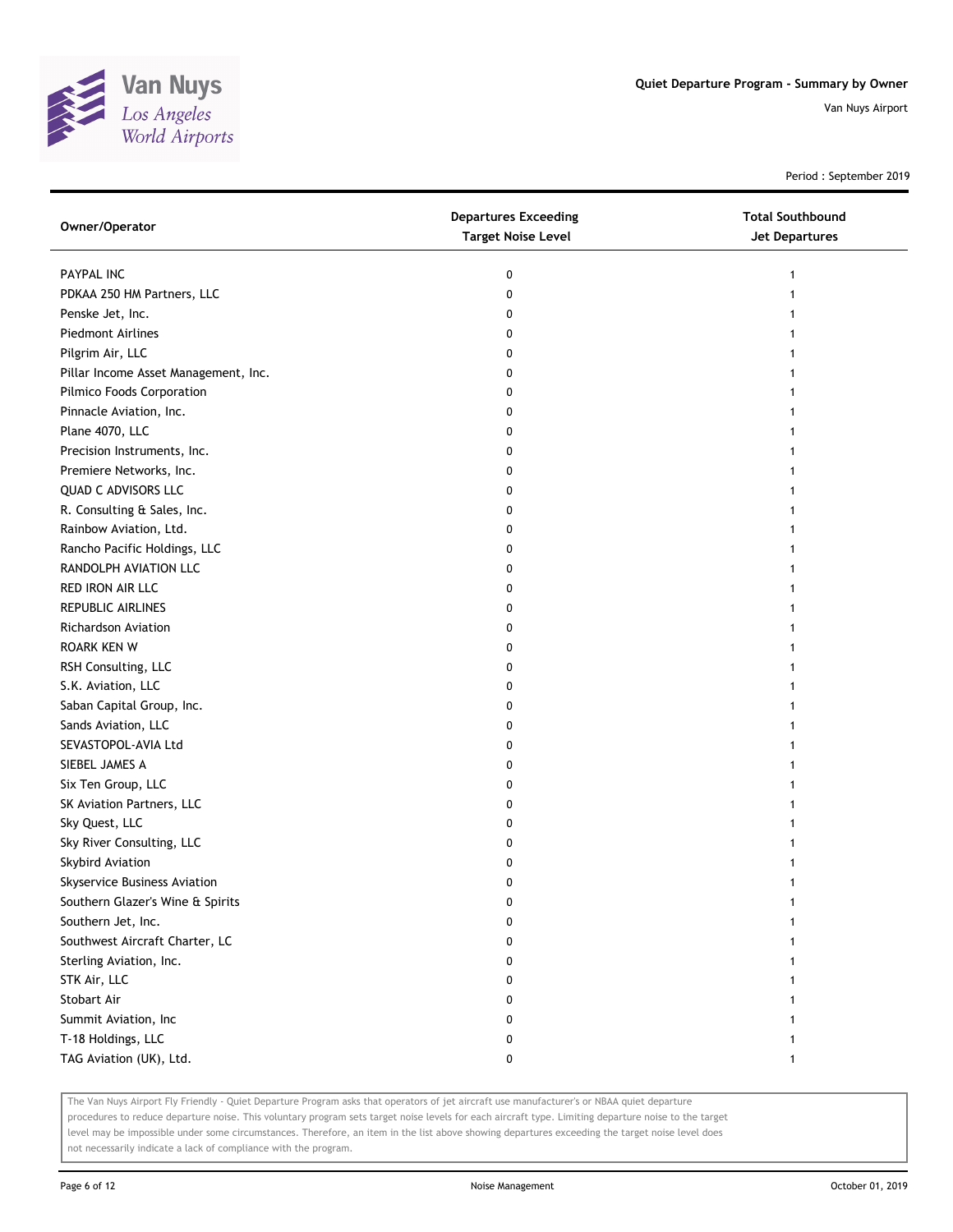

Period : September 2019

| <b>Target Corporation</b><br>0                            |  |
|-----------------------------------------------------------|--|
| 1                                                         |  |
| TEALL CAPITAL PARTNERS LLC<br>0<br>1                      |  |
| <b>TEXTRON FINANCIAL CORP</b><br>0                        |  |
| The Coffman Companies, Inc<br>0                           |  |
| The Heavener Company Holdings, LLC<br>0                   |  |
| These Pretzels Are Making Me Thristy, LLC<br>0            |  |
| Timbervest Holdings, LLC<br>0<br>1                        |  |
| Transwestern Transports LLC<br>0                          |  |
| TRITON ONE LLC<br>0                                       |  |
| True Aviation Charter Services, LLC<br>0                  |  |
| UltraAir, LLC<br>0                                        |  |
| USH LEASING LLC<br>0                                      |  |
| Venucott Management, LLC<br>0                             |  |
| Viking Travel Services Limited<br>0                       |  |
| Virgin America<br>0                                       |  |
| VISTAJET Luftfahrtunternehmen GmbH<br>0                   |  |
| Wal-Mart Stores Inc<br>0<br>1                             |  |
| Waypoint Partners, LLC<br>0                               |  |
| Xclusive Jet Charter<br>0                                 |  |
| XOJET Inc<br>0                                            |  |
| <b>ZC</b> Aviation<br>0                                   |  |
| ACI Jet<br>0<br>2                                         |  |
| Across<br>2<br>0                                          |  |
| Air 7, LLC<br>2<br>0                                      |  |
| Alexander Aviation, LLC<br>$\mathbf{2}$<br>0              |  |
| A-Ron Resources, LLC<br>0<br>2                            |  |
| Avalon Capital Group, LLC<br>0<br>2                       |  |
| Barrett Law Group, P.A.<br>0<br>2                         |  |
| BH Aviation, Ltd.<br>0<br>2                               |  |
| Calvin Klein Studio, LLC<br>2<br>0                        |  |
| Central Management Services<br>2<br>0                     |  |
| <b>Contour Aviation</b><br>2<br>0                         |  |
| <b>CRESTMONT 65 LLC</b><br>0<br>2                         |  |
| Daniel Island Aviation, LLC<br>0<br>2                     |  |
| DT Equipment Leasing, LLC<br>$\overline{2}$<br>0          |  |
| E & J Logistics, LLC<br>$\mathbf{2}$<br>0                 |  |
| Elliott Aviation Flight Services Inc<br>0<br>$\mathbf{2}$ |  |
| FE 33, LLC<br>0<br>$\mathbf{2}$                           |  |
| Flight Options LLC<br>0<br>2                              |  |
| FOUNTAIN CREEK HOLDINGS INC<br>0<br>$\mathbf{2}$          |  |
| Front Range Radiation Oncology, PC<br>0<br>$\mathbf{2}$   |  |

The Van Nuys Airport Fly Friendly - Quiet Departure Program asks that operators of jet aircraft use manufacturer's or NBAA quiet departure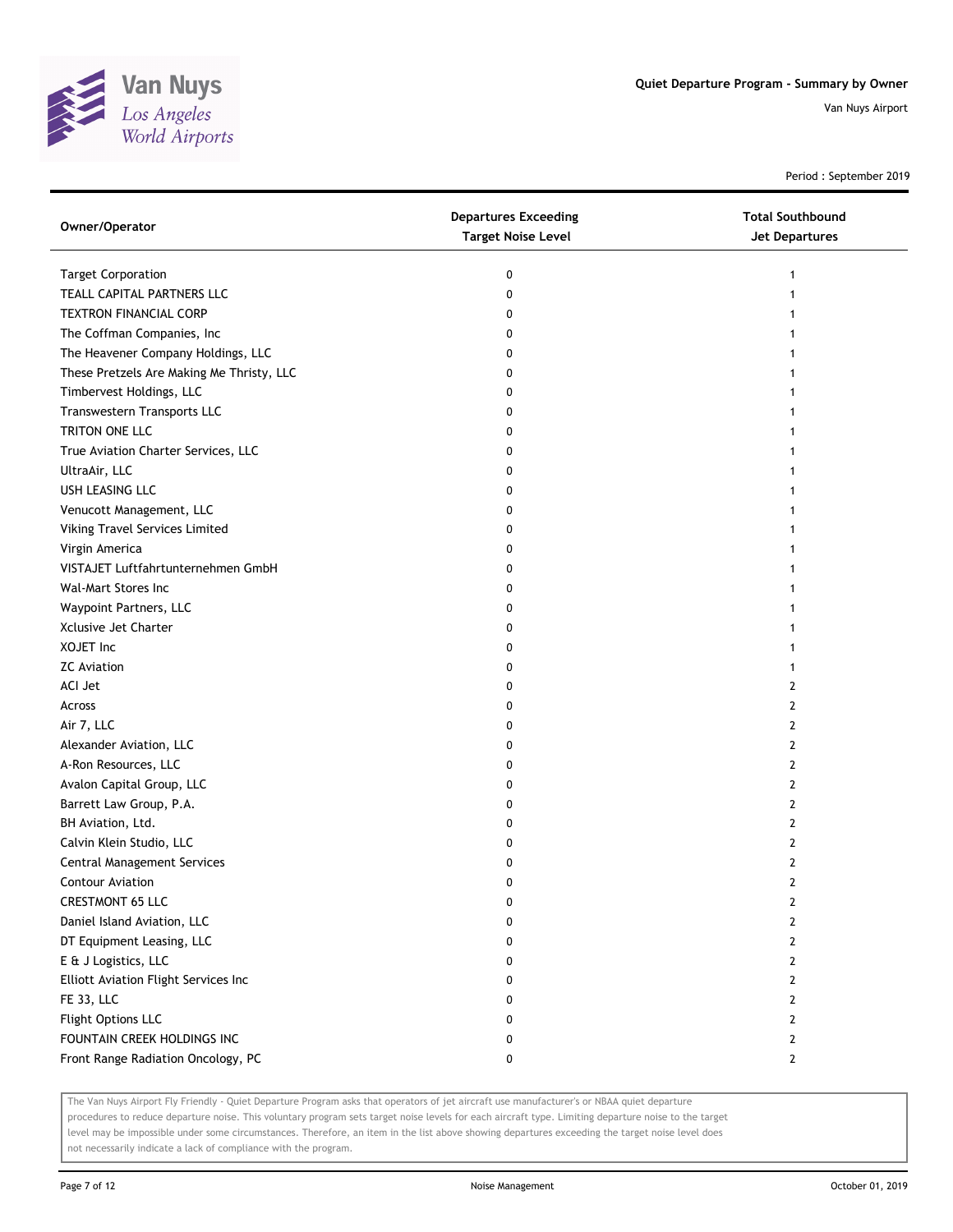

Period : September 2019

| Owner/Operator                       | <b>Departures Exceeding</b><br><b>Target Noise Level</b> | <b>Total Southbound</b><br><b>Jet Departures</b> |
|--------------------------------------|----------------------------------------------------------|--------------------------------------------------|
| Heights Aviation Inc                 | 0                                                        | $\mathbf{2}$                                     |
| Herjavec Group                       | 0                                                        | $\overline{2}$                                   |
| HOLMAN ENTERPRISES INC               | 0                                                        | $\mathbf{2}$                                     |
| IHeartmedia Management Services, INC | 0                                                        | 2                                                |
| JAL                                  | 0                                                        | $\overline{2}$                                   |
| JAYA AIR LLC                         | 0                                                        | $\overline{2}$                                   |
| Jet Access Aviation, LLC             | 0                                                        | 2                                                |
| Jet Methods                          | 0                                                        | $\mathbf{2}$                                     |
| Jet Set Aircraft, Inc.               | 0                                                        | 2                                                |
| <b>KACALP Flight Operations</b>      | 0                                                        | 2                                                |
| Kalitta Charters, LLC                | 0                                                        | $\overline{2}$                                   |
| KAPLAN MICHAEL R                     | 0                                                        | 2                                                |
| Kedec Services, LLC                  | 0                                                        | $\mathbf{2}$                                     |
| KJC GROUP HOLDINGS LLC               | 0                                                        | 2                                                |
| LCB Air, LLC                         | 0                                                        | $\overline{2}$                                   |
| Lennar Corporation                   | 0                                                        | $\mathbf{2}$                                     |
| MAC Aircraft Sales, LLC              | 0                                                        | 2                                                |
| Macair, Inc.                         | 0                                                        | $\mathbf{2}$                                     |
| Malibu Consulting, Ltd.              | 0                                                        | 2                                                |
| <b>MGM Resorts International</b>     | 0                                                        | 2                                                |
| Moller Investment Group, Inc         | 0                                                        | $\overline{2}$                                   |
| Najafi Aviation, LLC                 | 0                                                        | 2                                                |
| NETJETS AVIATION Inc.                | 0                                                        | $\mathbf{2}$                                     |
| Pacific Coast Jet Charter, Inc.      | 0                                                        | 2                                                |
| Park Air Hawaii, LLC                 | 0                                                        | $\overline{2}$                                   |
| Philadelphia Jet Service             | 0                                                        | $\mathbf{2}$                                     |
| Planet Nine Private Air, LLC         | 0                                                        | 2                                                |
| Premier Air, Inc.                    | 0                                                        | $\mathbf{2}$                                     |
| Premier Jets, Inc.                   | 0                                                        | 2                                                |
| Priester Aviation, LLC               | 0                                                        | $\overline{2}$                                   |
| Raven Aviation II, LLC               | 0                                                        | 2                                                |
| Red Light Management                 | 0                                                        | $\overline{2}$                                   |
| SC Aviation, Inc                     | 0                                                        | 2                                                |
| Scott, D. Gregory                    | 0                                                        | 2                                                |
| Sigma Equity, LLC                    | 0                                                        | $\mathbf{2}$                                     |
| Sina Air, LLC                        | 0                                                        | $\mathbf{2}$                                     |
| South Aviation, Inc.                 | 0                                                        | $\mathbf{2}$                                     |
| <b>Starbase Aviation</b>             | 0                                                        | $\mathbf{2}$                                     |
| Stephens Institute                   | 0                                                        | 2                                                |
| Swift Aircraft Management, LLC       | 0                                                        | $\mathbf{2}$                                     |
| TAG Aviation (UK) Ltd                | 0                                                        | $\mathbf{2}$                                     |

The Van Nuys Airport Fly Friendly - Quiet Departure Program asks that operators of jet aircraft use manufacturer's or NBAA quiet departure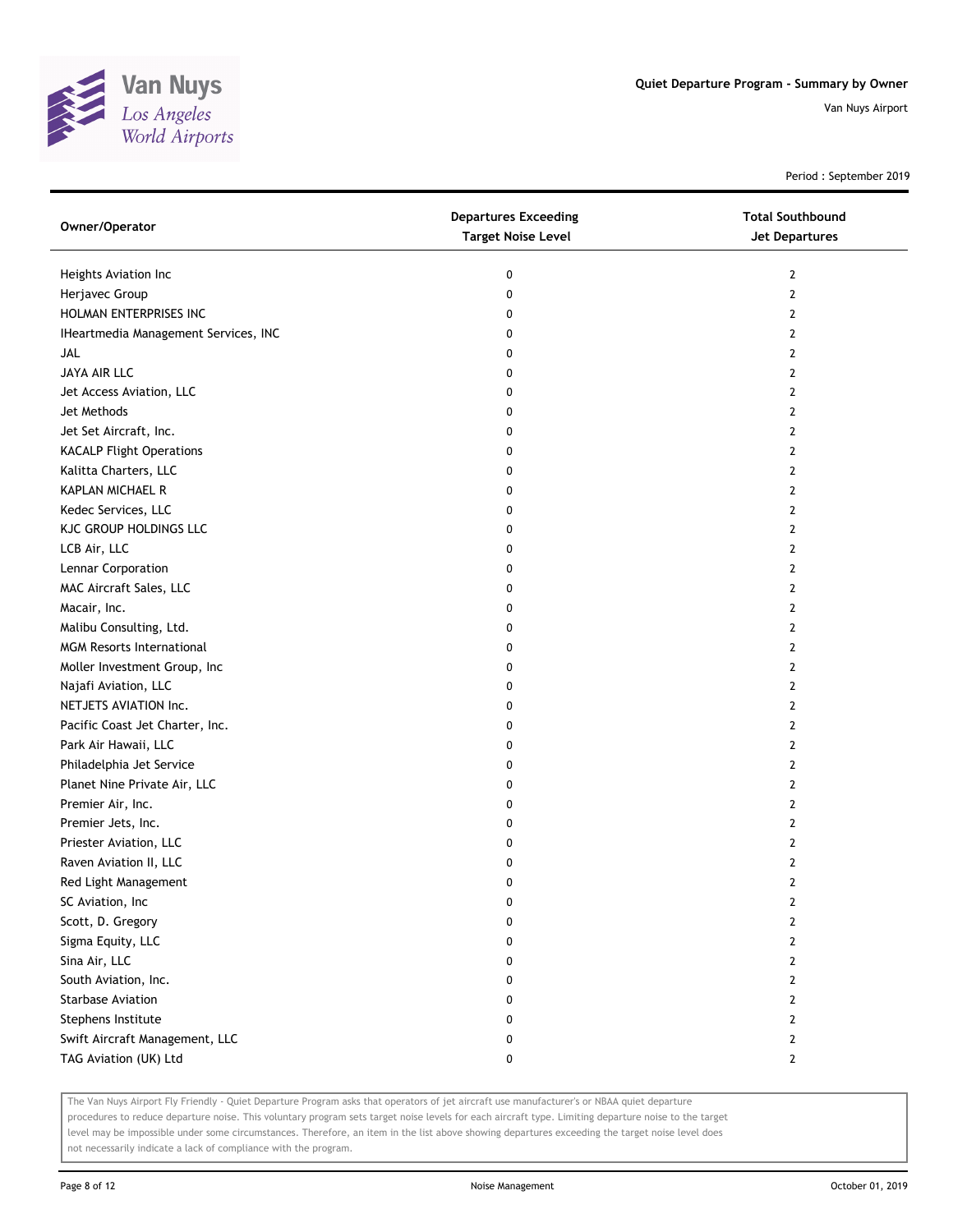

Period : September 2019

| Owner/Operator                         | <b>Departures Exceeding</b><br><b>Target Noise Level</b> | <b>Total Southbound</b><br><b>Jet Departures</b> |
|----------------------------------------|----------------------------------------------------------|--------------------------------------------------|
| Terra Dulce, LLC                       | 0                                                        | $\mathbf{2}$                                     |
| Trans-Pacific Air Charter, LLC         | 0                                                        | 2                                                |
| VistaJet Limited                       | 0                                                        | 2                                                |
| WELLS FARGO BANK NORTHWEST NA TRUSTEE  | 0                                                        | 2                                                |
| AbbVie US, LLC                         | 0                                                        | 3                                                |
| Ambrose Corporation                    | 0                                                        | 3                                                |
| ATI Jet, Inc.                          | 0                                                        | 3                                                |
| Aviation Consultants, Inc.             | 0                                                        | 3                                                |
| <b>Bannert Air</b>                     | 0                                                        | 3                                                |
| Bopper Airways, LLC                    | 0                                                        | 3                                                |
| Craig Air, LLC                         | 0                                                        | 3                                                |
| Cruiser Aircraft Financial Services    | 0                                                        | 3                                                |
| Dumont Jets                            | 0                                                        | 3                                                |
| Elite Air, Inc.                        | 0                                                        | 3                                                |
| ExecuJet Middle East Co., LLC          | 0                                                        | 3                                                |
| Jet Aviation Business Jets             | 0                                                        | 3                                                |
| Jet Linx Aviation LLC                  | 0                                                        | 3                                                |
| Jet Linx Aviation, LLC                 | 0                                                        | 3                                                |
| Jet Ready                              | 0                                                        | 3                                                |
| Lavinia Aircraft Leasing, LLC          | 0                                                        | 3                                                |
| Mansfield Heliflight Inc               | 0                                                        | 3                                                |
| <b>MB Airways</b>                      | 0                                                        | 3                                                |
| MC Group                               | 0                                                        | 3                                                |
| Merle Norman Cosmetics, Inc.           | 0                                                        | 3                                                |
| Mike Post Productions, Inc.            | 0                                                        | 3                                                |
| Mountain Aviation, Inc                 | 0                                                        | 3                                                |
| Pacific Coast Jet, LLC                 | 0                                                        | 3                                                |
| Pegasus Aircraft Management            | 0                                                        | 3                                                |
| Rennia Aviation, LLC                   | 0                                                        | 3                                                |
| Signal Private Corp                    | 0                                                        | 3                                                |
| Superior Air Charter, LLC              | 0                                                        | 3                                                |
| SWIFT AIR LLC                          | 0                                                        | 3                                                |
| TVPX ARS INC TRUSTEE                   | 0                                                        | 3                                                |
| Windsor Jet Management                 | 0                                                        | 3                                                |
| Air Lease Corporation                  | 0                                                        |                                                  |
| Aircraft Evaluation & Management, Inc. | 0                                                        |                                                  |
| Bluebird Owner, LLC                    | 0                                                        |                                                  |
| Canyon Partners, LLC                   | 0                                                        |                                                  |
| CI Jets                                | 0                                                        |                                                  |
| Club Jet                               | 0                                                        |                                                  |
| Corporate Flight International         | 0                                                        | 4                                                |

The Van Nuys Airport Fly Friendly - Quiet Departure Program asks that operators of jet aircraft use manufacturer's or NBAA quiet departure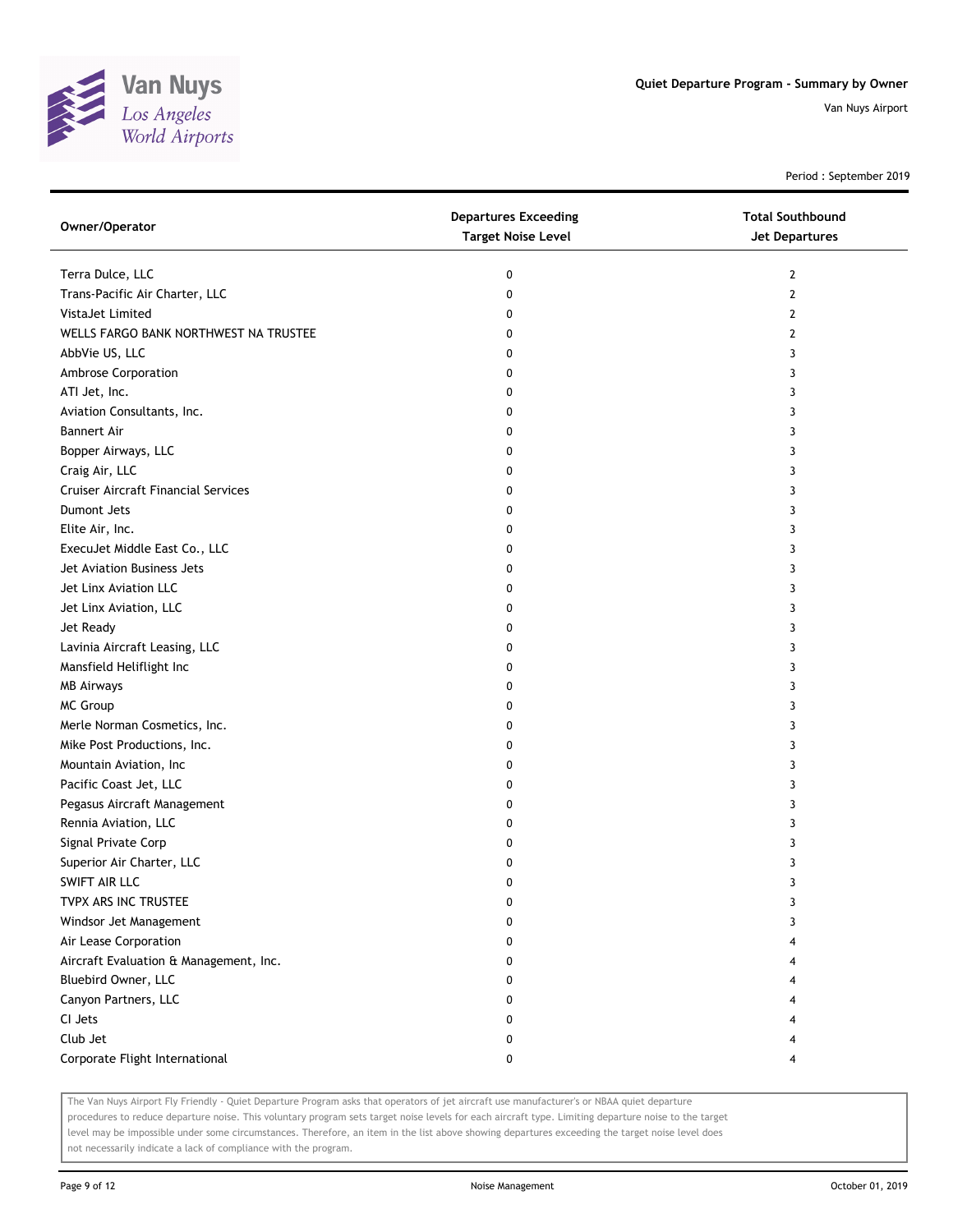

Period : September 2019

| Owner/Operator                           | <b>Departures Exceeding</b><br><b>Target Noise Level</b> | <b>Total Southbound</b><br>Jet Departures |
|------------------------------------------|----------------------------------------------------------|-------------------------------------------|
| Executive Jet Management                 | 0                                                        | 4                                         |
| FBO Professionals Group, Inc.            | 0                                                        | 4                                         |
| Friedkin Aviation, Inc.                  | 0                                                        | 4                                         |
| Global Aviation, Inc.                    | 0                                                        | 4                                         |
| Justice Air, Inc.                        | 0                                                        | 4                                         |
| Landmark Aviation                        | 0                                                        | 4                                         |
| LNW Consulting, LLC                      | 0                                                        | 4                                         |
| N2 AVIATION LLC                          | 0                                                        | 4                                         |
| NantWorks, LLC                           | 0                                                        | 4                                         |
| REINA CAPITAL LLC                        | 0                                                        | 4                                         |
| Sierra Charter Title, LLC                | 0                                                        | 4                                         |
| Sky One Holdings, LLC                    | 0                                                        | 4                                         |
| <b>TEXTRON AVIATION INC</b>              | 0                                                        | 4                                         |
| <b>Washington Corporations</b>           | 0                                                        | 4                                         |
| West Coast Charters, LLC                 | 0                                                        | 4                                         |
| <b>Bombardier Aerospace Corporation</b>  | 0                                                        | 5                                         |
| Business Jet Managers, Inc.              | 0                                                        | 5                                         |
| Caesars Entertainment Operating Co., Inc | 0                                                        | 5                                         |
| Century Jets                             | 0                                                        | 5                                         |
| FLEXJET LLC                              | 0                                                        | 5                                         |
| Gama Charters, Inc.                      | 0                                                        | 5                                         |
| Golden State Jet, LLC                    | 0                                                        | 5                                         |
| Hollister Aviation, LLC                  | 0                                                        | 5                                         |
| JDR Management, LLC                      | 0                                                        | 5                                         |
| Leonard Green & Partners, LLC            | 0                                                        | 5                                         |
| Leveled Wings, LLC                       | 0                                                        | 5                                         |
| Meridian Air Charter                     | 0                                                        | 5                                         |
| <b>NV510 LLC</b>                         | 0                                                        | 5                                         |
| Paramount Pictures Corporation           | 0                                                        | 5                                         |
| Starjet, Inc.                            | 0                                                        | 5                                         |
| Talon Air Inc                            | 0                                                        | 5                                         |
| WILMINGTON TRUST CO TRUSTEE              | 0                                                        | 5                                         |
| Exclusive Jets, LLC                      | 0                                                        | 6                                         |
| Flexjet LLC                              | 0                                                        | 6                                         |
| Gama Aviation                            | 0                                                        | 6                                         |
| GTC Aviation, LLC                        | 0                                                        | 6                                         |
| Oakmont Corporation                      | 0                                                        | 6                                         |
| Paragon Airways                          | 0                                                        | 6                                         |
| Prime Jet, LLC                           | 0                                                        | 6                                         |
| Space Exploration Technologies, Corp.    | 0                                                        | 6                                         |
| TriPacific Managers, Inc.                | 0                                                        | 6                                         |

The Van Nuys Airport Fly Friendly - Quiet Departure Program asks that operators of jet aircraft use manufacturer's or NBAA quiet departure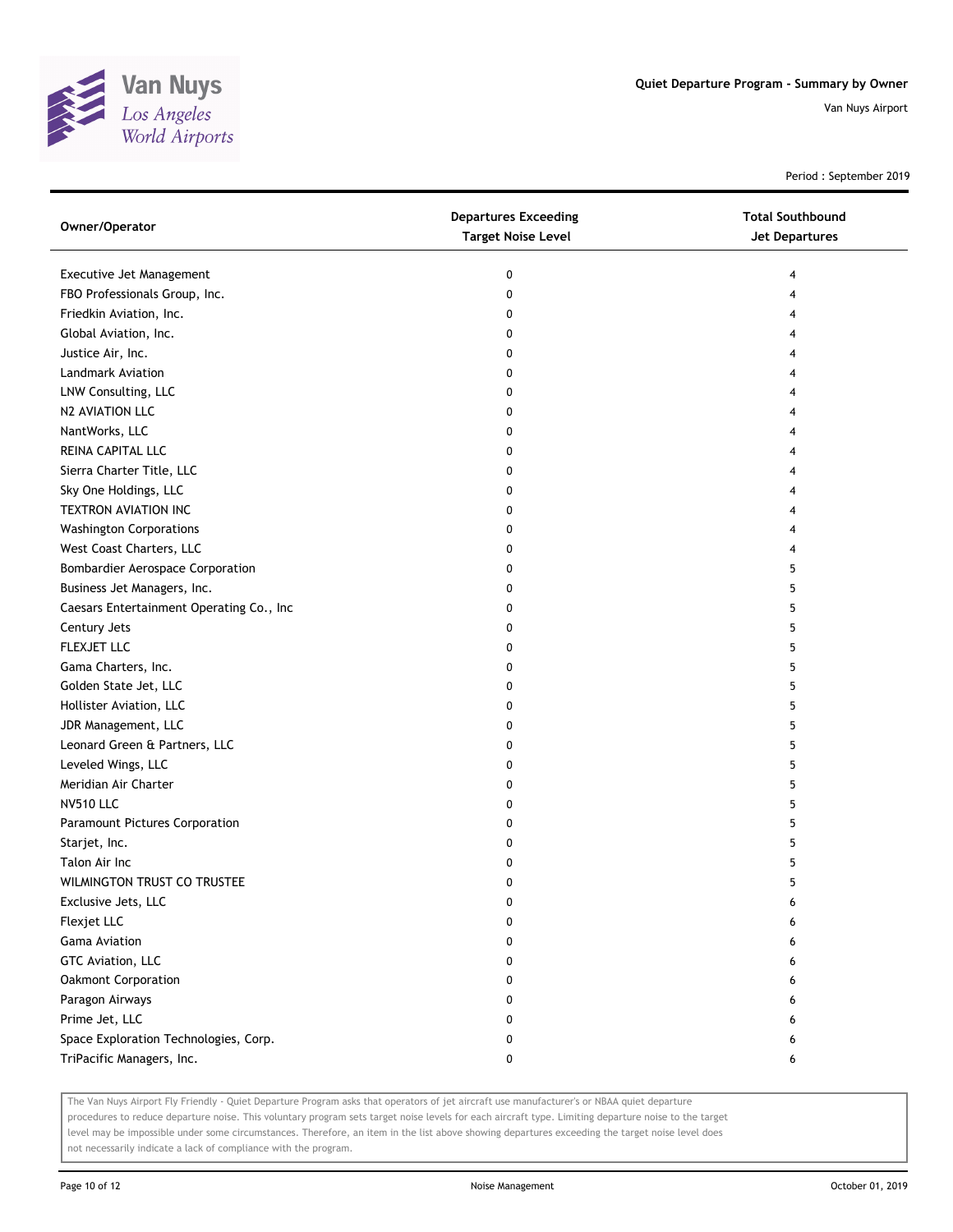

Period : September 2019

| Owner/Operator                              | <b>Departures Exceeding</b><br><b>Target Noise Level</b> | <b>Total Southbound</b><br><b>Jet Departures</b> |
|---------------------------------------------|----------------------------------------------------------|--------------------------------------------------|
| Execuflight, Inc.                           | 0                                                        | 7                                                |
| <b>Gulfstream Aerospace Corporation</b>     | 0                                                        | 7                                                |
| KKA Enterprises, LLC                        | 0                                                        | 7                                                |
| Las Vegas Jet, LLC                          | 0                                                        | $\overline{7}$                                   |
| Westman Development, LLC                    | 0                                                        | 7                                                |
| Delta Private Jets                          | 0                                                        | 8                                                |
| <b>Flight Options</b>                       | 0                                                        | 8                                                |
| <b>Cirrus Aviation Services</b>             | 0                                                        | 9                                                |
| Gama Aviation Signature Aircraft Management | 0                                                        | 9                                                |
| Journey Aviation, LLC                       | 0                                                        | 9                                                |
| Regency Air, LLC                            | 0                                                        | 9                                                |
| Cove Aviation Partners, LLC                 | 0                                                        | 10                                               |
| Jet Aviation Business Jets, Inc.            | 0                                                        | 10                                               |
| Paragon Transport Management, LLC           | 0                                                        | 10                                               |
| Tutor-Saliba Corporation                    | 0                                                        | 10                                               |
| L & G Aviation, LLC                         | 0                                                        | 11                                               |
| Challenger Aero Air Corporation             | 0                                                        | 12                                               |
| Air Rodriguez, LLC                          | 0                                                        | 13                                               |
| Mountain Aviation, Inc.                     | 0                                                        | 13                                               |
| Talon Air, Inc.                             | 0                                                        | 13                                               |
| Jet Aviation Flight Services, Inc.          | 0                                                        | 14                                               |
| Millbrook Air                               | 0                                                        | 14                                               |
| Clay Lacy Aviation, Inc.                    | 0                                                        | 18                                               |
| <b>STA Jets</b>                             | 0                                                        | 18                                               |
| FltPlan.com                                 | 0                                                        | 19                                               |
| Worldwide Jet Charter, Inc.                 | 0                                                        | 19                                               |
| XCEL Jet Management, Inc.                   | 0                                                        | 19                                               |
| Latitude 33 Aviation, LLC                   | 0                                                        | 20                                               |
| Worldwide Jet Charter, LLC                  | 0                                                        | 20                                               |
| Executive Jet Management, Inc.              | 0                                                        | 22                                               |
| JetSuite                                    | 0                                                        | 28                                               |
| AIRVICA Group, LLC                          | 0                                                        | 32                                               |
| Solairus Aviation                           |                                                          | 33                                               |
| Sun Air Jets, LLC                           | 0                                                        | 35                                               |
| Pegasus Elite Aviation                      | 0                                                        | 38                                               |
| Wonderful Citrus Aviation                   | 0                                                        | 39                                               |
| Dreamline Aviation, LLC                     | 0                                                        | 45                                               |
| Chrysler Aviation, Inc.                     | 0                                                        | 53                                               |
| XOJET, Inc.                                 | 0                                                        | 53                                               |
| Flexjet                                     | 0                                                        | 54                                               |
| NetJets                                     | 0                                                        | 282                                              |

The Van Nuys Airport Fly Friendly - Quiet Departure Program asks that operators of jet aircraft use manufacturer's or NBAA quiet departure